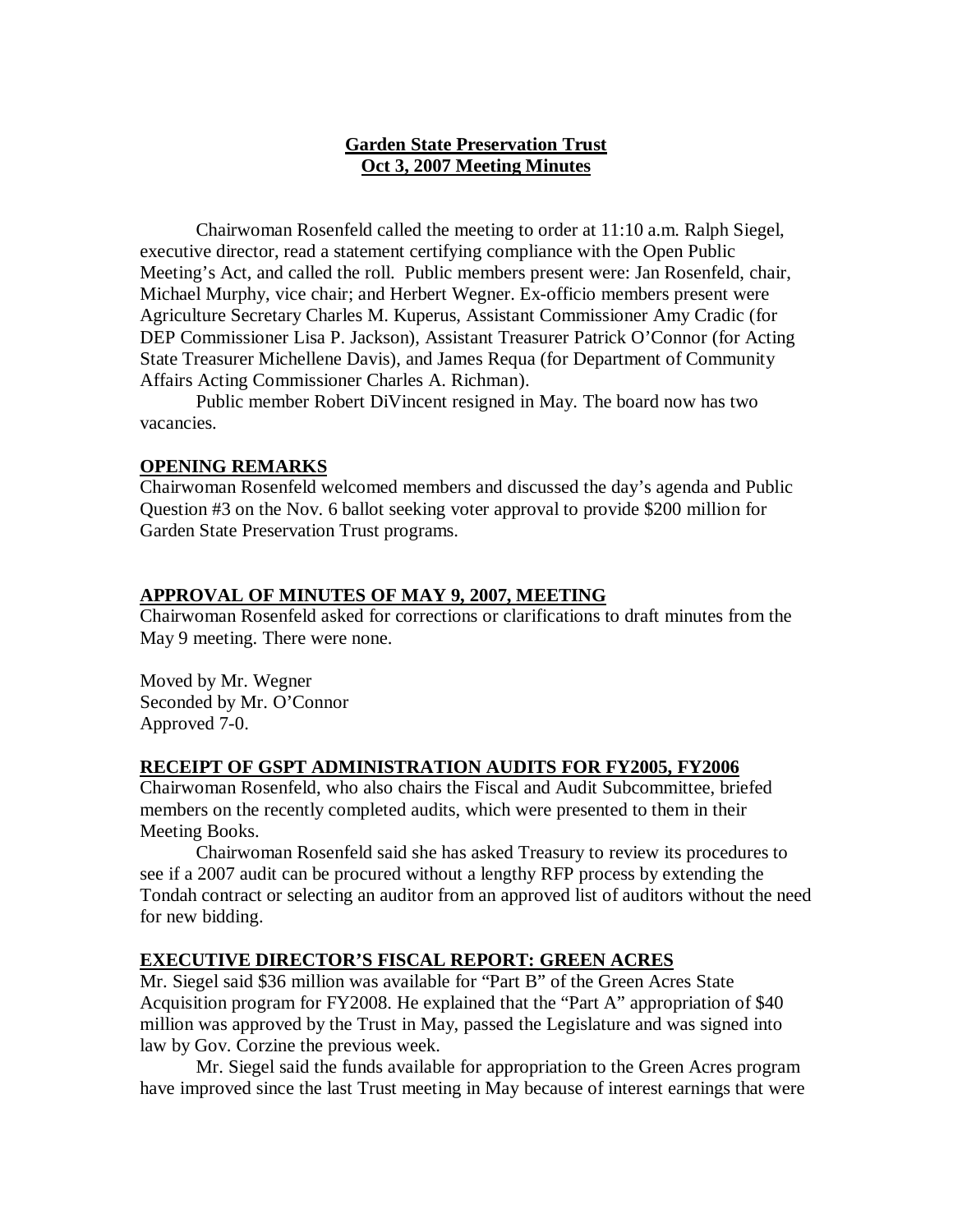more substantial than had been forecast. He said the forecasts are cautious and conservative.

He explained \$76 million was available for the Green Acres State Acquisition program for FY2008, an increase of \$3 million as compared with \$73 million known to be available in May. With \$40 million appropriated already for FY2008, \$36 million remained available for appropriation.

Mr. Siegel said the Green Acres Local Grants program had \$14 million remaining available, an increase of \$2 million as compared with \$12 million known to be available in May.

Mr. Siegel asked when the Green Acres program would make its Local Grants recommendations. Green Acres program administrator John Flynn said he expected the recommendations to be made to the Trust in November or December.

# **PRESENTATION OF GREEN ACRES RECOMMENDATIONS FOR FY2008 PART B GRANTS FOR STATE LAND ACQUISITIONS**

Administrator John Flynn and Green Acres State Acquisitions Chief Fawn McGee reviewed the \$33 million package of recommendations for block grants to 10 geographic areas.

Mr. Flynn said he was advancing a \$33 million recommendation because it had been planned for some time despite the fact new figures showed \$36 million now being available. He said the remaining \$3 million would be held for future appropriations.

On the Local Grants program, Mr. Flynn said the deadline for applications were Oct. 26 and would be processed to develop a package of recommendations as soon as could be done. He then turned the presentation over to Ms. McGee.

Ms. McGee said the Green Acres State Acquisition program has used Garden State Green Acres Preservation Trust funds to preserve 1,178 parcels at a cost of \$508 million, with 74 parcels preserved in 2007 totaling 5,000 acres at a cost of \$37 million. She noted the Green Acres program exceeded its expenditure targets for FY2007, and she said the program leverages its dollars with federal funds and lawsuit mitigation funds.

Ms. McGee said the recommended appropriation if approved by the Legislature would bring the Green Acres State Acquisitions total appropriation under GSPT to \$603 million. She said the governor's signature on the recent \$40 million appropriation brought funds into several geographic areas that had been depleted. She said her office was targeting 96 projects over the next 18 months that could total \$124 million.

Ms. McGee then presented a map showing the various project areas where the State Acquisition grants would go. She provided details on each geographic project area and then discussed some specific projects within those areas. She provided details on specific parcels in Princeton along the Stonybrook River, in Cape May near the Higbee Beach Wildlife Management Area, in Medford adjacent to the James Still historic site, a Lakehurst cranberry bog adjacent to a Navy facility, and a 270-acre parcel in Frelinghuysen Township that is a critical endangered species area.

Mr. Flynn thanked Mr. Siegel for his efforts on distributing information about the Nov. 6 ballot question to provide additional funding.

Mr. Siegel asked if the Ridge & Valley project area was separate from the Highlands project area. Ms. McGee said yes.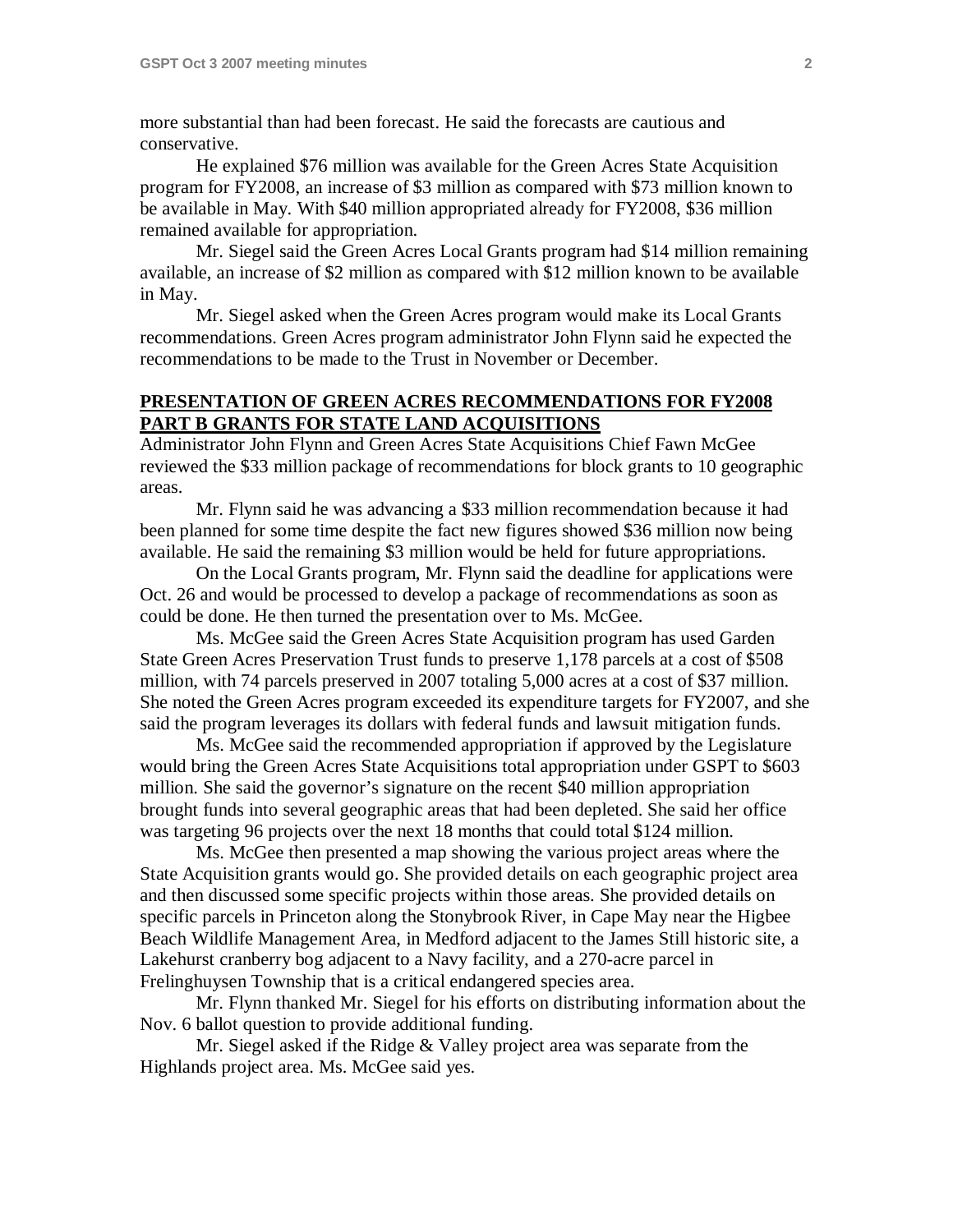Mr. O'Connor asked how many acres were preserved in the 1,178 State Acquisition projects. Ms. McGee said it was 144,710 acres.

Mr. O'Connor asked about plans for camping access. Ms. McGee said work begins immediately when a project is identified for appropriate recreational uses including boat and fishing access, and camping.

Mr. Wegner said many preserved farms have gaps between them made up of wetlands and woodlands. He asked if Green Acres looked for acquisitions of such wetlands or forest tracts adjacent to preserved farms. Ms. McGee said they did, and that they rely on local coordinators to concentrate on waterway and wetland corridors adjacent to prime-soil farms. She said the agencies "are getting a lot better" at coordinating with farmland preservation planners.

Mr. Siegel noted that most State Acquisition program purchases involve land that is adjacent to an existing park or refuge. Ms. McGee confirmed this as correct. Mr. Siegel asked further if regulatory change would be needed to permit acquisition of a parcel isolated from existing State-owned lands but adjacent to private, preserved farmland. Ms. McGee said such acquisitions were allowed without a change to statute or regulation.

Mr. Flynn added State Acquisition planning is done in coordination with the New Jersey Conservation Foundation's "Garden State Greenways" corridor planning effort. He said it is important to balance acquisitions with State ability to manage the acquired properties, and the acquisition of new, detached areas creates management problems.

# **RESOLUTION # 07-011 APPROVING GREEN ACRES RECOMMENDATIONS FOR FY2008 PART B GRANTS FOR STATE LAND ACQUISITIONS**

Chairwoman Rosenfeld asked if members had questions. There were none.

Moved by Secretary Kuperus Seconded by Mr. Wegner Approved 7-0

## **EXECUTIVE DIRECTOR'S REPORT:**

Mr. Siegel reported the five appropriations bills based on Trust approvals in the May meeting were signed into law six days earlier.

Mr. Siegel said heading into the Nov. 6 voter referendum on Public Question #3 the Trust was coordinating a public relations effort to educate the public about land conservation and historic preservation accomplishments. He said it was being coordinated between the Department of Environmental Protection, New Jersey Historic Trust and State Agriculture Development Committee. He explained the Trust cannot use public funds to advocate for the "yes" vote but is free to conduct public education.

Mr. Rones said individual board members have free-speech rights to express their views advocating support for the voter referendum but that the Garden State Preservation Trust board as a whole and as an agency could not advocate in favor of the measure.

Mr. Siegel said some opinion pieces for newspaper publication would be prepared and that he might ask board members to author them.

Mr. Siegel reported on the Expenditure Monitoring Program, explaining figures that showed record expenditures of \$229 million for FY2007, which was \$33 million above the target. He said the expenditure of \$105 million by the Farmland Preservation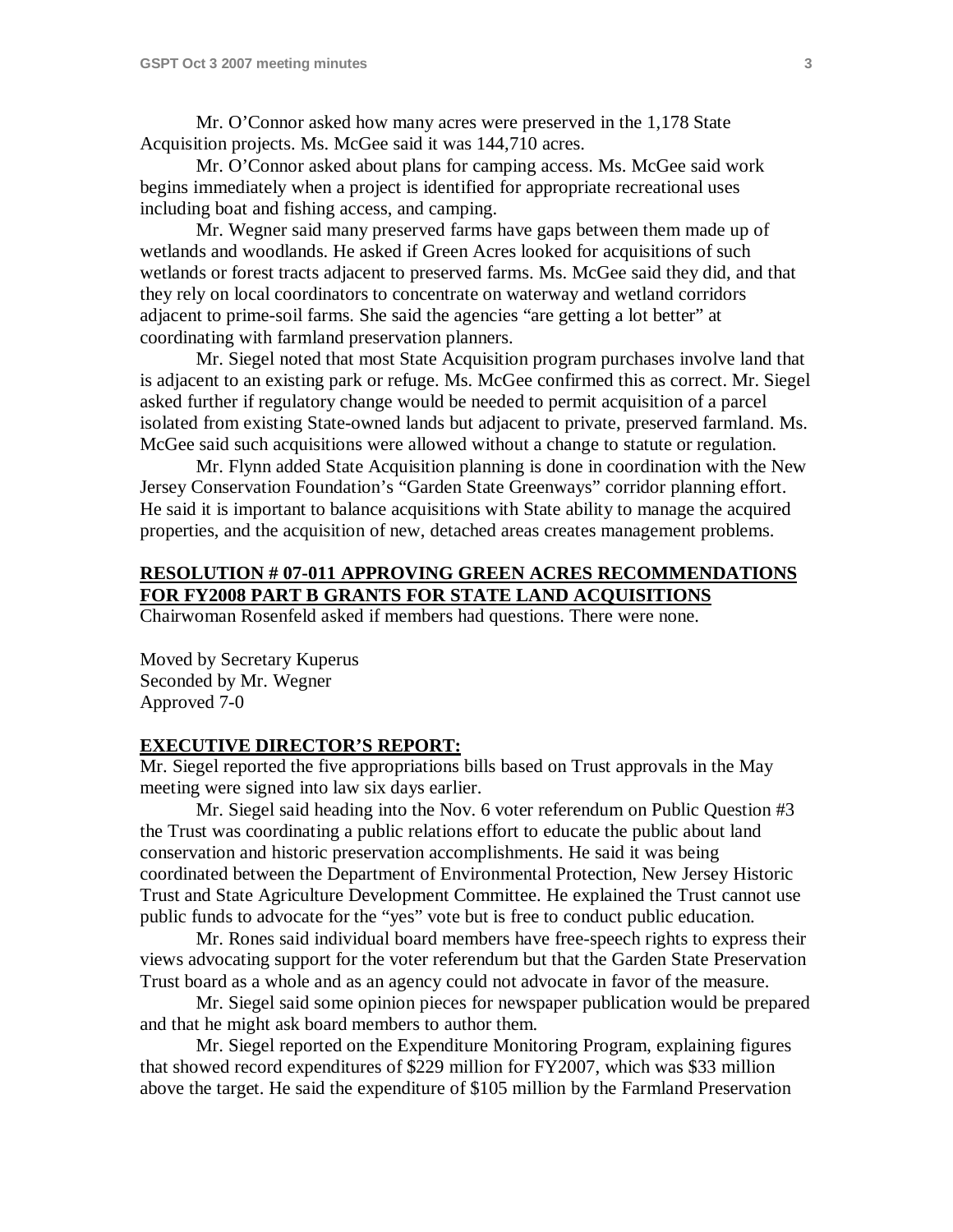Program was an all-time record for the program and probably a larger sum of preservation closings on farmland than in the rest of the country combined.

Mr. Siegel said part of the public education campaign was a plan to create a community award to recognize municipalities with exceptional preservation achievements. He said various criteria would be considered. He said the goal was to let the public know what is being accomplished and to help publicize the overall program.

## **GARDEN STATE PRESERVATION TRUST CONSERVATION TAX BENEFITS SEMINAR PROGRAM**

Mr. Siegel referred board members to a report on the Conservation Tax Benefits seminars that had been conducted over seven months from December 2006 through June 2007.

Mr. Siegel said the series of seminars were intended to promote the use of the new federal tax deductions built into the Pension Protection Act of 2006, which was temporary. He said most questions he and the other instructors received concerned a broad range of tax matters, and he proposed making the seminar program ongoing with emphasis on the full range of tax benefits for conservation donations.

## **RESOLUTION # 07-012 TO ESTABLISH ONGOING GARDEN STATE PRESERVATION TRUST CONSERVATION TAX BENEFITS SEMINAR PROGRAM**

Moved by Secretary Kuperus Seconded by Mr. Wegner Approved 7-0

# **RESOLUTION # 07-013 APPROVING GARDEN STATE PRESERVATION TRUST OFFICE BUDGET FOR FY2008**

Mr. Siegel noted the funds for the Garden State Preservation Trust had been appropriated by the Legislature and signed by the Governor. He said the budget proposal seeks board approval to authorize the sub-categories within which the funds would be expended.

Moved by Mr. Requa Seconded by Ms. Cradic Approved 7-0

# **SUBSTANTIAL APPROVAL OF MEETING MINUTES FOR TRANSMITTAL TO THE GOVERNOR'S OFFICE.**

Mr. Siegel requested "substantial approval" of the minutes of actions taken at the meeting so the Green Acres grant recommendations to be converted into appropriations legislation now without waiting for the next GSPT meeting to verify and act on the minutes.

Chairwoman Rosenfeld asked for a motion for substantial approval of the Oct. 3 meeting minutes.

Mr. Rones asked for a roll call vote.

Moved by Secretary Kuperus Seconded by Mr. Wegner